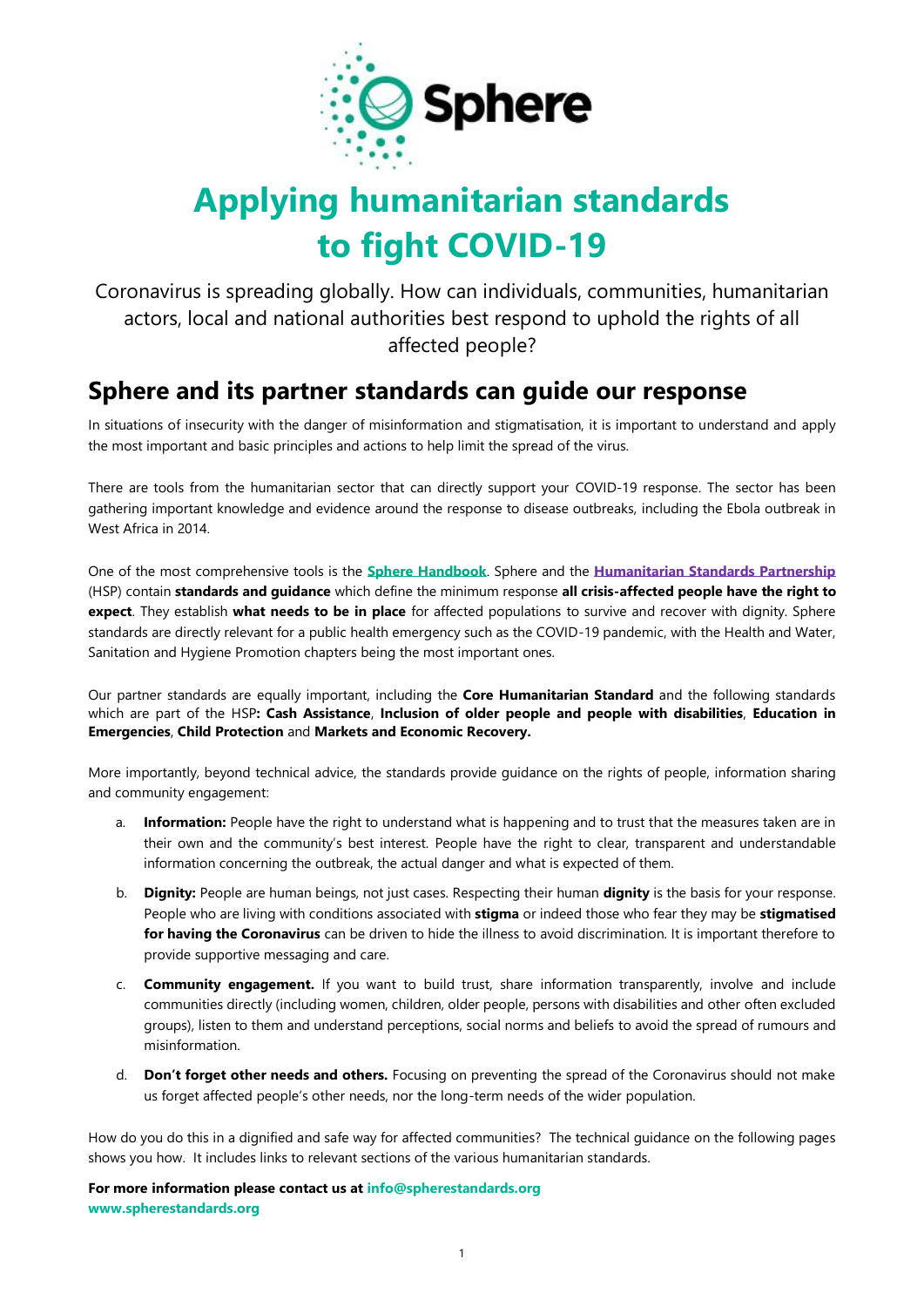















and



# **Applying humanitarian standards to fight COVID-19**

#### Contents

- **1. [Sphere Standards](#page-2-0) (page 3)**
- **2. [The Core Humanitarian Standard](#page-5-0) (page 6)**
- **3. The [Humanitarian Standards Partnership](#page-6-0) (page 7)**
- **4. [Cash Assistance](#page-6-1) (page 7)**
- **5. [Inclusion of older people and people with disabilities\(](#page-7-0)page 8)**
- **6. [Education in Emergencies](#page-8-0) (page 9)**
- **7. [Child Protection](#page-9-0) (page 10)**
- **8. [Markets and Economic Recovery](#page-10-0) (page 11)**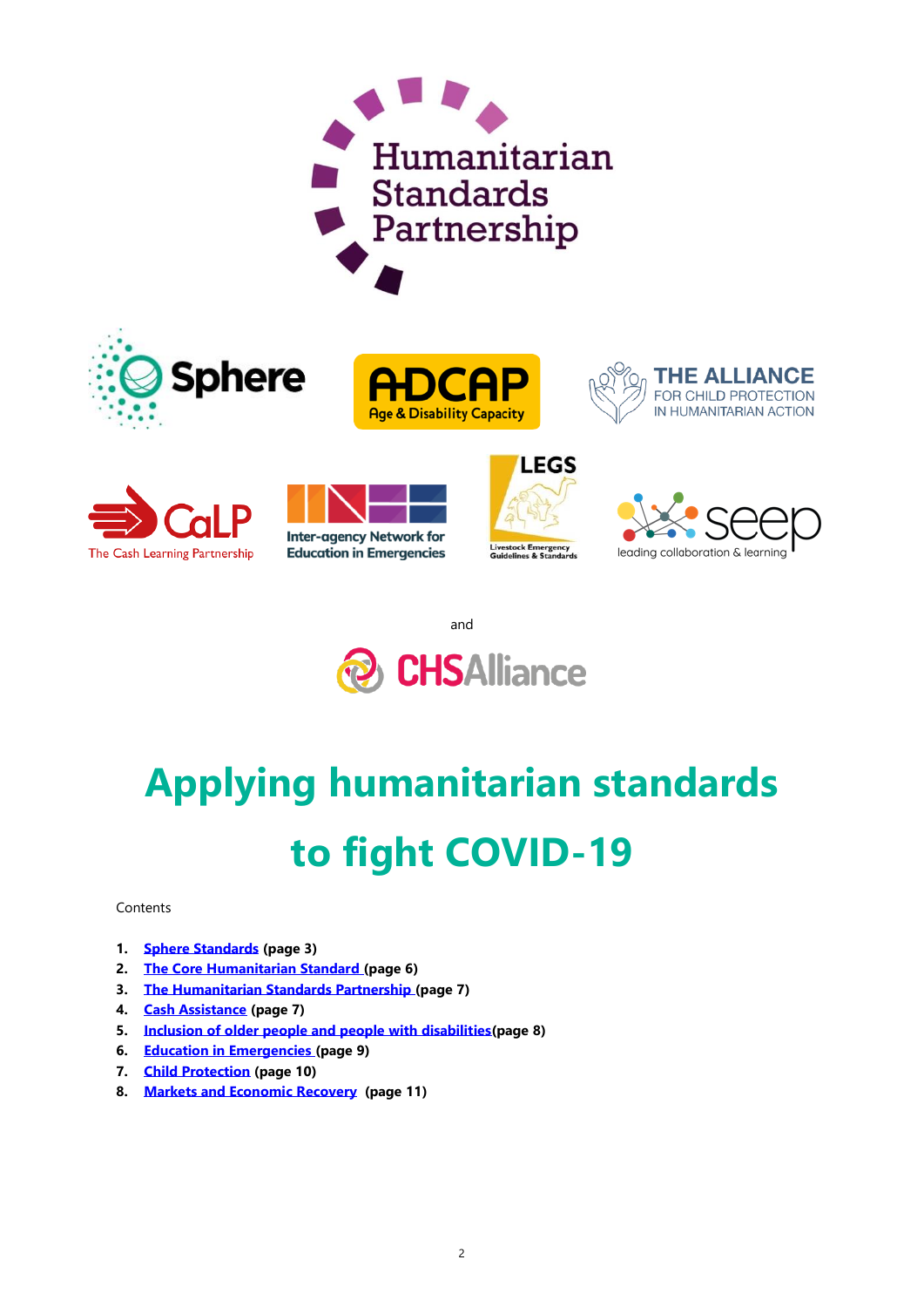### <span id="page-2-0"></span>**1. Sphere standards**

The technical guidance is outlined in two sections:

- 1.1 The first section covers fundamental principles which are crucial to a successful, holistic response.
- 1.2 The second covers relevant standards and guidance in the Sphere handbook's WASH and Health chapters.

#### **1.1.Holistic approach**

Sphere offers a holistic, people-centred approach to humanitarian work, with the three foundation chapters – **Humanitarian Charter**, **Protection Principles** and **Core Humanitarian Standard** – supporting four technical chapters. For the Coronavirus1 response, there are three important overarching factors: Firstly, people should be seen as human beings, not just cases. **Human dignity** is paramount. Secondly, **community engagement** is crucial. And thirdly, focusing on preventing the spread of the Coronavirus should not make us forget affected people's **other needs**, nor the long-term needs of the wider population.

#### a. Human dignity

When you use the Sphere Handbook, please do so in the spirit of the **[Humanitarian Charter.](https://handbook.spherestandards.org/en/sphere/#ch003_001)** People have a right to life with **dignity**. Always remember the fundamentals of the Protection Principles and the Core Humanitarian Standard: People must always be involved in shaping the response.

The Coronavirus response will only be effective if all affected people can be screened, tested and – if found ill – treated. You will need to identify people who may be hesitant to come forward for treatment. Those who are living with conditions associated with **stigma** or indeed those who fear they may be stigmatised for having the Coronavirus can be driven to hide the illness to avoid discrimination. This may prevent people from seeking health care and discourage them from adopting healthy behaviours. It is important therefore to be supportive and caring. Protection Principles 1 and 2 are directly relevant, as they elaborate on the rights to dignity, protection and assistance:

**[Protection Principle 1](https://handbook.spherestandards.org/en/sphere/#ch004_002_002)**: *Enhance people's safety, dignity and rights and avoid exposing them to further harm,* discusses protection risks, the importance of context analysis, the treatment of sensitive information and supporting community protection mechanisms (where they are not counter to the public health objectives).

**[Protection Principle 2](https://handbook.spherestandards.org/en/sphere/#ch004_002_003)**: *Access to impartial assistance according to need and without discrimination.* This Principle expresses the right to receive humanitarian assistance, one of the Sphere's three rights expressed in the Humanitarian Charter.

#### b. Community engagement

Poor hygiene is an important factor in the spread of infectious diseases. The Coronavirus is spread by droplets; therefore, hand hygiene can prevent its spread. Hygiene promotion with a focus on handwashing is therefore critical but can only work if the community is fully engaged. This involves building trust and mutual understanding by engaging communities in communications and decision-making.

Hygiene promotion must include a strong focus on regular handwashing and any other safety measures specific to this particular response, for example keeping your distance from other people.

#### For handwashing, see: **[Hygiene Promotion Standards 1.1](https://handbook.spherestandards.org/en/sphere/#ch006_003_001) (Hygiene promotion)** and **[1.2](https://handbook.spherestandards.org/en/sphere/#ch006_003_002) (Hygiene items)**.

Community perceptions and beliefs can support or hinder a response, so it is important to understand and address them. Some social norms may need to be modified to prevent disease transmission. For example, you may need to work with the community to find alternative forms of greeting to replace handshakes, or the way meat and animals are handled in marketplaces. Also identify and encourage specific COVID-19 disease prevention measures which will work within the affected community. If community outreach workers actively go out to find cases or carry out related tasks, they must be trained to do this (see also Health standard 2.1.4, below).

#### 1 **About the Coronavirus COVID-19**

Coronaviruses are a large family of viruses. The most recently discovered coronavirus, first identified in the Hubei region (China) in December 2019, causes disease COVID-19. In severe cases, COVID-19 may result in pneumonia, severe acute respiratory syndrome, kidney failure and death. Some 81,000 cases were reported at the global level as of 26 February 2020. (*Source: World Health Organisation)*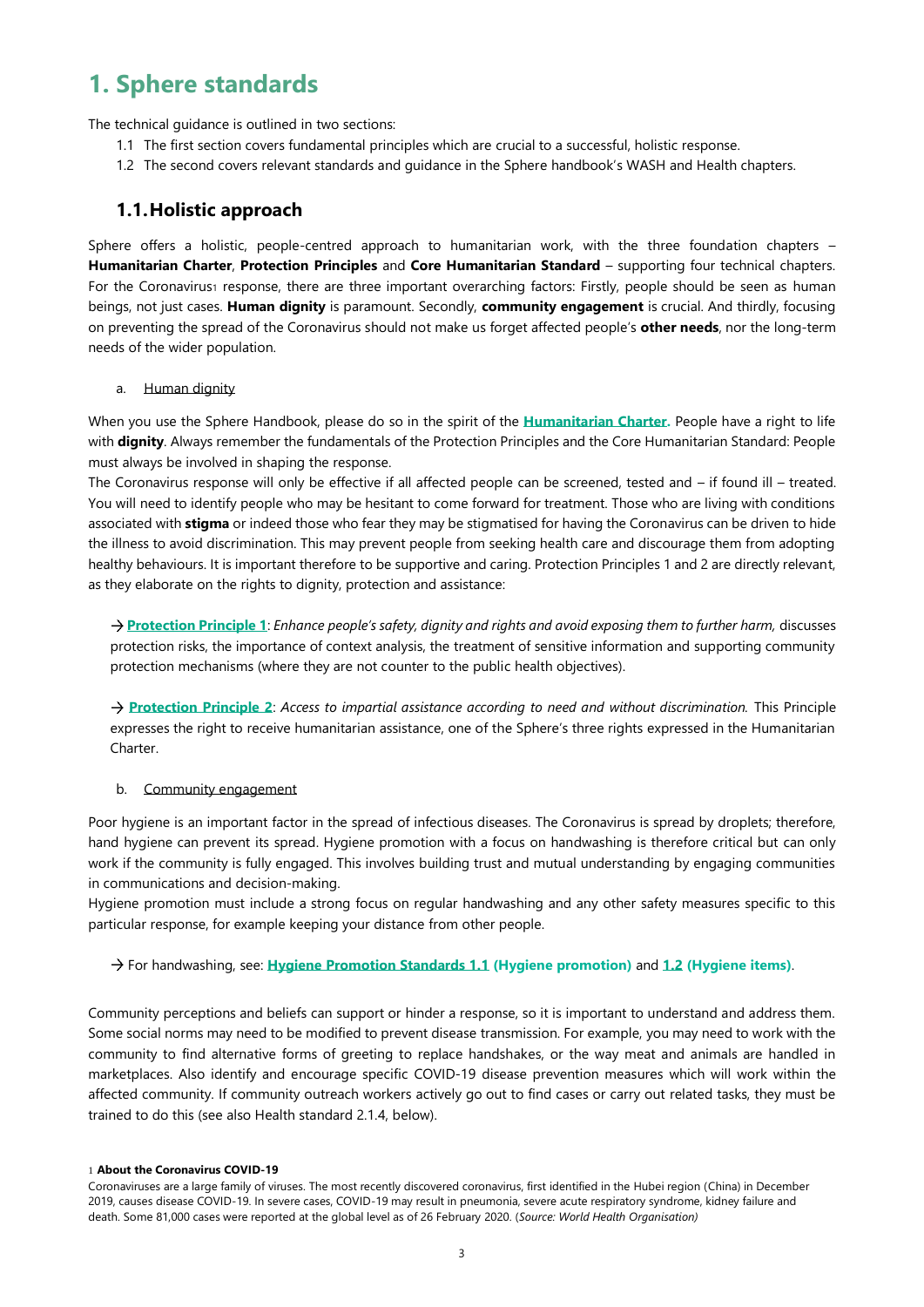Similarly, effective community engagement can identify and address **rumours and misinformation.** These spread particularly quickly **urban centres.** It is therefore important to identify and engage community and interest groups, for example schools, clubs, women's groups or taxi drivers. Public spaces, media and technology can help. Use technology to promptly provide accurate information on healthcare and services. Secondary and tertiary healthcare providers are often more active in cities, so support these providers' to deliver primary healthcare. Engage them in early warning and response systems for communicable diseases.

For community engagement, see: **[Introduction to the WASH chapter](https://handbook.spherestandards.org/en/sphere/#ch006)** and **[Introduction to WASH standard 6:](https://handbook.spherestandards.org/en/sphere/#ch006_008) (WASH in disease outbreaks and healthcare settings).**

For urban guidance, see: *What is Sphere?* **[Section on urban settings](https://handbook.spherestandards.org/en/sphere/#ch002_002_005_003)** and **[Introduction to the WASH chapter](https://handbook.spherestandards.org/en/sphere/#ch006)** as well as **[Introduction to the Health chapter](https://handbook.spherestandards.org/en/sphere/#ch009)**.

c. Other needs of affected people and broader community needs

 $\rightarrow$  For affected people, psychosocial and palliative care contribute critically to their sense of self, belonging and emotional healing, see: **[Health standards 2.6](https://handbook.spherestandards.org/en/sphere/#ch009_004_006)** and **[2.7](https://handbook.spherestandards.org/en/sphere/#ch009_004_007)**.

All other health standards of the Sphere Handbook are relevant. These cover maternal and reproductive health, noncommunicable diseases, injury, child health care and other issues. They should be continued, both for affected people and beyond. In 2014 in West Africa, many health staff were diverted and deployed to the Ebola response, which left other services in health care unsupported. This meant more maternal deaths, insufficient childhood immunisations leading to disease outbreaks the following year and no continuous care for patients with non-communicable diseases. The number of deaths from abandoned health centres and regions was significant.

#### **1.2.The medical response**

There is guidance in the WASH and Health chapters on the medical response to the Coronavirus.

#### a. WASH Chapter

Please use the guidance in the **[Hygiene Promotion section](https://handbook.spherestandards.org/en/sphere/#ch006_003)**, including Key actions, Indicators and Guidance notes. **[Standard 1.1](https://handbook.spherestandards.org/en/sphere/#ch006_003_001) (Hygiene promotion)** requires that *People are aware of key public health risks related to water, sanitation and hygiene, and can adopt individual, household and community measures to reduce them.* 

**[Standard 1.2](https://handbook.spherestandards.org/en/sphere/#ch006_003_002) (Hygiene items)** requires that *Appropriate items to support hygiene, health, dignity and well-being are available and used by the affected people.* **[WASH standard 6](https://handbook.spherestandards.org/en/sphere/#ch006_008) (WASH in healthcare settings)** states: *All healthcare settings maintain minimum WASH infection prevention and control standards, including in disease outbreaks.* This standard is directly applicable to the COVID-19 response and should be used **in its entirety**. It again highlights hygiene promotion and working with communities. The diagram provides an overview of key community-based WASH actions during an outbreak. COVID-19 specific interventions should be taken e.g. relating to **hand hygiene**.

 $\rightarrow$  For related health actions, see the **Communicable [diseases standards 2.1.1](https://handbook.spherestandards.org/en/sphere/#ch009_004_001)** to **2.1.4** (below).

#### **Health Chapter**

The Health chapter has two sections: i) Health systems and ii) Essential healthcare.

#### i) Health systems

A well-functioning health system can respond to all healthcare needs in a crisis so that even during a large-scale disease outbreak, other healthcare activities can continue. The

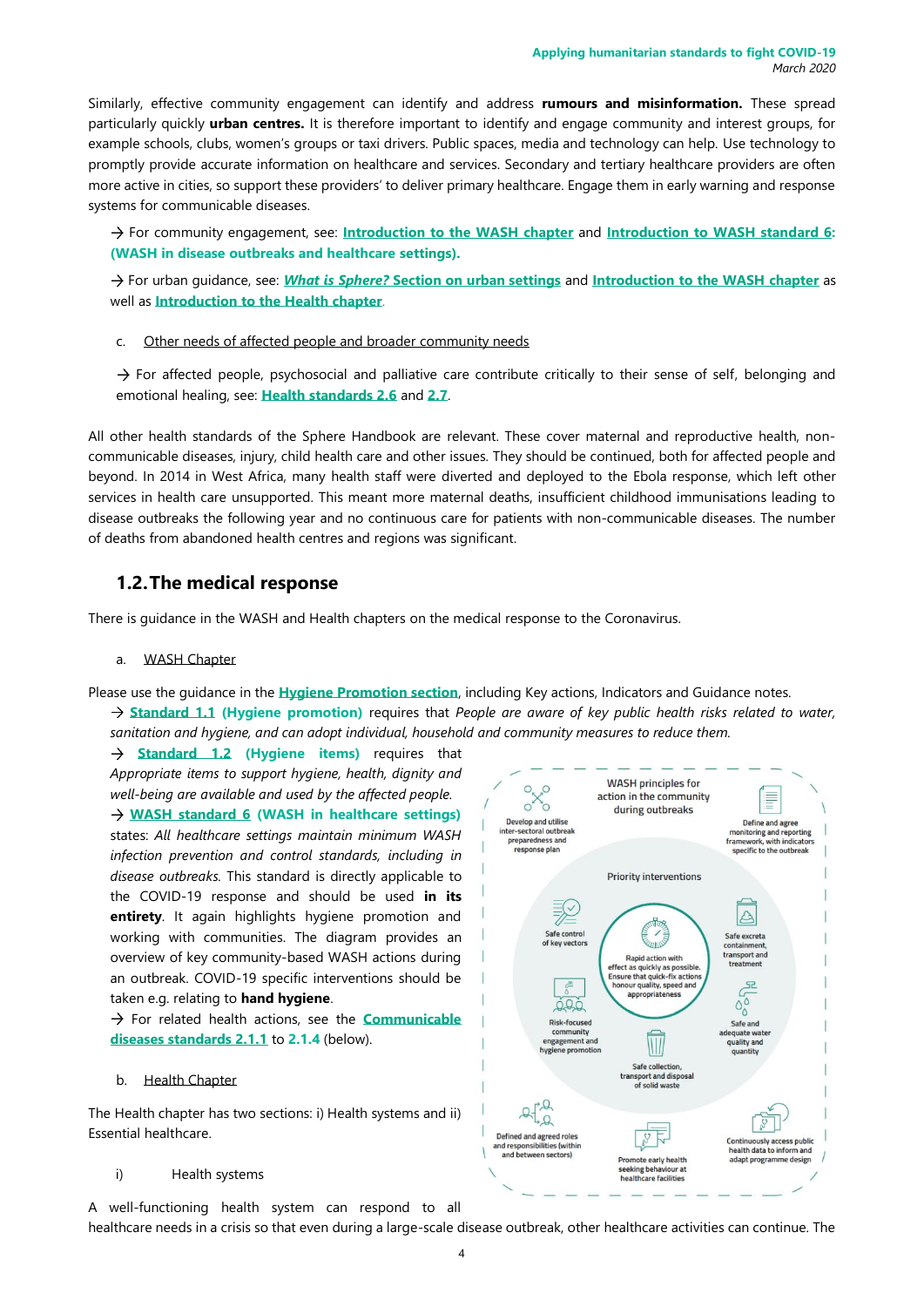health system encompasses all levels, from national, regional, district and community to household carers, the military and the private sector. It is important to understand the impact of the crisis on health systems to determine priorities for humanitarian response.

The Health systems section with its five standards is relevant in its entirety. Particular attention should be paid to:

**[Health systems standard 1.1](https://handbook.spherestandards.org/en/sphere/#ch009_003_001) (Health service delivery)** includes Guidance notes on availability; acceptability; affordability; community level care; Appropriate and safe facilities; Infection Prevention and Control (IPC).

**[Health systems standard 1.2](https://handbook.spherestandards.org/en/sphere/#ch009_003_001_002) (Healthcare workforce)** includes a Guidance note on Quality, highlighting the importance of training workforce appropriately for a particular response.

**[Health systems standard 1.3](https://handbook.spherestandards.org/en/sphere/#ch009_003_001_003) (Access to essential medicines and medical devices)**.

**[Health systems standard 1.5](https://handbook.spherestandards.org/en/sphere/#ch009_003_001_005) (Health information)** has a section on disease surveillance. It is linked to **[communicable diseases standard 2.1.2](https://handbook.spherestandards.org/en/sphere/#ch009_004_001_002)** (Surveillance, outbreak detection and early response).

#### ii) Essential healthcare – Section on Communicable diseases

All four standards in the section on Communicable diseases (Health standards 2.1.1 – 2.1.4) are extremely relevant. They cover Prevention (2.1.1); Surveillance, outbreak detection and early response (2.1.2); Diagnosis and case management (2.1.3); and Outbreak preparedness and response (2.1.4). Particular attention should be paid to:

**[Standard 2.1.1](https://handbook.spherestandards.org/en/sphere/#ch009_004_001) (Prevention)**: *People have access to healthcare and information to prevent communicable diseases.*  This standard links back to community engagement. Key action 2 addresses fears and rumours, linking back to engaging and understanding communities. Equally important are Key actions 4 and 5 covering prevention and control measures. Please read Guidance notes on risk assessments, intersectoral prevention measures, health promotion and vaccination (if is developed, currently there is no approved vaccine)

**[Standard 2.1.2](https://handbook.spherestandards.org/en/sphere/#ch009_004_001_002) (Surveillance, outbreak detection and early response)**: *Surveillance and reporting system provide early outbreak detection and early response.* This standard should be looked at in its entirety. It links with health systems standard 1.5 (health information, see above)

**[Standard 2.1.3](https://handbook.spherestandards.org/en/sphere/#ch009_004_001_003) (Diagnosis and care management)**. The Key Actions are critical. They include clear risk communication and messaging (KA1), using standard case management protocols (KA2) and having adequate laboratory and diagnostic capacity (KA3). Ensuring that treatment for people receiving long-term care is not disrupted (KA 4) is also highlighted. Important Guidance notes for this standard are: Treatment protocols; Acute respiratory infections (but no antibiotic needed for viral infections except for secondary bacterial infections); and Laboratory testing.

**[Standard 2.1.4](https://handbook.spherestandards.org/en/sphere/#ch009_004_001_004) (Outbreak preparedness and response)**. Key actions cover Preparedness and response plan (KA1), Control measures (KA2), Logistic and response capacity (KA3) and Coordination (KA4). The Guidance notes cover Outbreak preparedness and response plans; Outbreak control, Case fatality rate (still estimated at 2% for COVID–19); and Care of children.

#### **Let's share lessons learned**

Sphere collates and disseminates emerging practice and evidence in the Coronavirus response. If you have comments on this document or any good practice to share, please contact [handbook@spherestandards.org.](mailto:handbook@spherestandards.org)

#### **Sphere**

Route de Ferney, 150 | Geneva | Switzerland **[info@spherestandards.org](mailto:info@spherestandards.org) [spherestandards.org](https://spherestandards.org/)**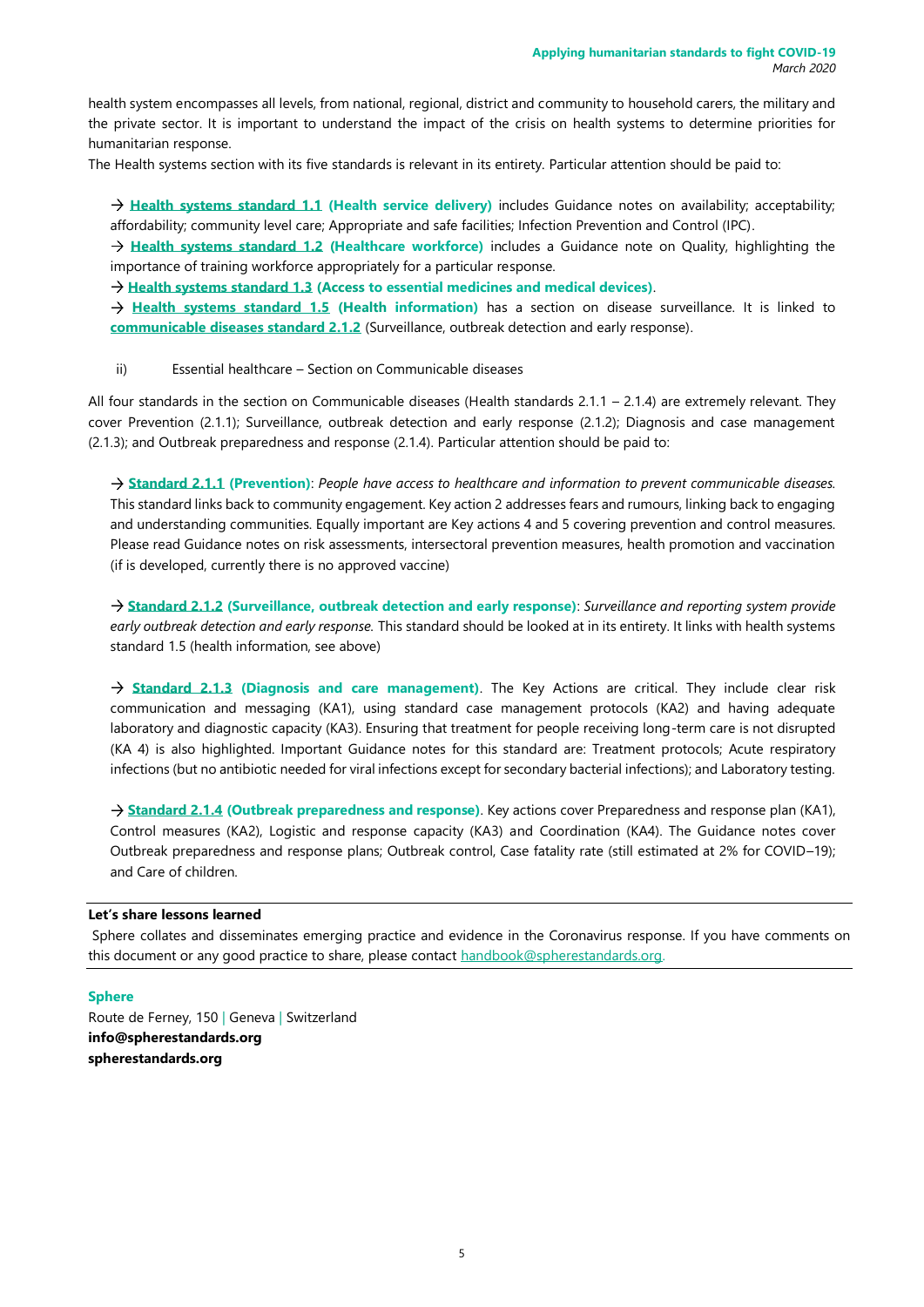

### <span id="page-5-0"></span>**2. The Core Humanitarian Standard**

*The CHS Alliance published a dedicated webpage explaining the relevance of each Commitment in the Core Humanitarian Standard (CHS). For further guidance, please consult the [CHS Alliance webpage](https://www.chsalliance.org/get-support/article/covid-19-and-the-chs/).* 

#### **How to meet CHS Commitments in our response to the global pandemic**

This is a public health, social and economic crisis that is truly global in scale. With restrictions in travel and movement, national and localised health care, civil society and humanitarian organisations will play a critical role. All people should have equal access to health services and treatment, without discrimination, and be treated with dignity and respect.

Key CHS Commitments of relevance for the response to this pandemic are:

• **Commitment 1: Humanitarian response is appropriate and relevant**

COVID-19 is exacerbating the risks of the most vulnerable people. Considering the diverse needs of people **and** adapting the response to make sure it is inclusive to different groups is more important than ever.

### • **Commitment 2: Humanitarian response is effective and timely**

To respond to COVID-19, programmes will need to quickly adapt. Quick and effective decisions are required as the situation rapidly evolves. This reinforces the need for flexibility and adaptability.

• **Commitment 3: Humanitarian response strengthens local capacities and avoids negative effects** COVID-19 is resulting in travel restrictions for aid workers and repatriation of international staff. The already great contributions of national and local partners will significantly increase. The impact of COVID-19 on behaviour is unknown but it will likely bring changes and social disruption that may lead to increased risks of sexual exploitation and abuse, challenges to public safety, fraud and other criminal activity. Therefore, pay increased attention to potential negative behaviour.

#### • **Commitment 4: Humanitarian response is based on communication, participation and feedback** To succeed in the fight against COVID-19, people must understand, accept and respect the rules put in place to manage the spread. While communication is critical, some classic methods of engaging with communities (such as group discussion, face-to-face meetings) are compromised. Social norms will need to be modified to prevent disease transmission.

- **Commitment 6: Humanitarian response is coordinated and complementary** Our response to COVID-19 demands coherent collaboration at a time when our resources will be stretched.
- **Commitment 8: Staff are supported to do their job effectively, and are treated fairly and equitably** Everyone is exposed to the risks of this pandemic and will experience additional stress in response to COVID-19.

For more information, contact the CHS Alliance Head of Policy, Advocacy & Learning, **Bonaventure Gbétoho Sokpoh**, at **bsokpoh@chsalliance.org.** Also visit **[corehumanitarianstandard.org](http://www.corehumanitarianstardard.org/)**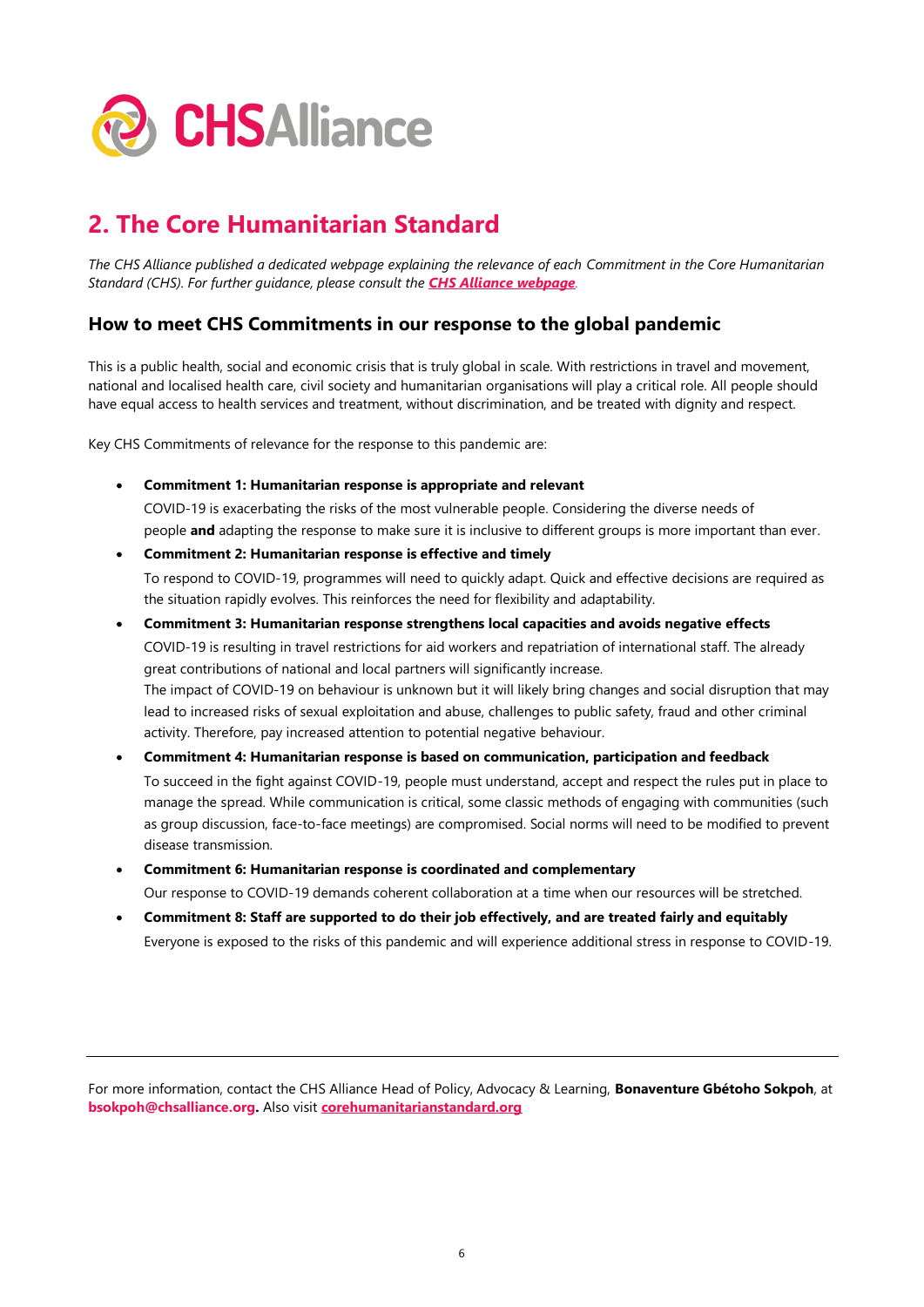

### <span id="page-6-0"></span>**3. The Humanitarian Standards Partnership**

Sphere established the **[Humanitarian Standards Partnership](http://spherestandards.org/hsp)** (HSP) with six other humanitarian standards initiatives. The aim of the Partnership is to improve the quality and accountability of humanitarian action across all sectors and promote a harmonised approach to support users in the application of standards.

The seven initiatives which compose the HSP are:

- **Sphere Standards** (Sphere)
- **[Minimum Standards for Child Protection](https://spherestandards.org/resources/minimum-standards-for-child-protection-in-humanitarian-action-cpms/) in Humanitarian Action/CPMS** [\(Alliance for Child Protection in](http://cpwg.net/minimum-standards/)  [Humanitarian Action\)](http://cpwg.net/minimum-standards/)
- **[Livestock Emergency Guidelines and Standards](https://spherestandards.org/resources/legs-handbook/)** [\(LEGS\)](http://www.livestock-emergency.net/)
- **[Minimum Economic Recovery Standards](https://spherestandards.org/resources/minimum-economic-recovery-standards-mers-english/) / MERS** [\(SEEP Network\)](http://seepnetwork.org/)
- **[Minimum Standards for Education](https://spherestandards.org/resources/inee-english/)** (Inter-agency Network for Education in Emergencies / INEE)
- **[Minimum Standard for Market Analysis](https://spherestandards.org/resources/minimum-standard-for-market-analysis-misma/) / MISMA** [\(Cash Learning Partnership / CaLP\)](http://www.cashlearning.org/)
- **[Humanitarian Inclusion Standards for Older People and People with Disabilities](https://spherestandards.org/resources/humanitarian-inclusion-standards-for-older-people-and-people-with-disabilities/)** [\(HelpAge](http://www.helpage.org/)  [International,](http://www.helpage.org/) [Age and Disability Capacity Program / ADCAP\)](http://www.helpage.org/what-we-do/emergencies/adcap-age-and-disability-capacity-building-programme/)

The following pages provide additional guidance from relevant standards in the HSP.



### <span id="page-6-1"></span>**4. Cash Assistance**

*The Cash Learning Partnership (CaLP) has a dedicated [webpage](https://www.calpnetwork.org/themes/cva-and-covid-19-resources-guidance-events-and-questions/) to the Covid-19 response.*

#### **Guidance and resources**

You can share resources, learning and questions **[at this link.](https://docs.google.com/document/d/1Vk6ShfDS-_kVVGeGcNzFXhKLSMgK-VyDfa09ZkhWZOE/edit)**

Key points are summarised in **this live COVID-19 and Cash and Voucher [Assistance](https://www.calpnetwork.org/publication/cva-in-covid-19-contexts-guidance-from-the-calp-network/) (CVA) guidance**, which CaLP continuously updates as more resources are added.

The COVID and CVA guidance is intended to help organisations understand and prepare for likely impacts of COVID-19 on their work, consider whether CVA is right for the contexts in which they operate and – if so – the considerations at each stage of the programme cycle for how to deliver safely and effectively.

#### **Upcoming events**

The webpage includes a section to announce webinars, panel discussions and other events.

#### **Latest**

The webpage includes a list of guidance and documents from CaLP members.

For additional information, contact **Alice Golay** at **agolay@cashlearning.org** and visit **[www.calpnetwork.org.](http://www.calpnetwork.org./)**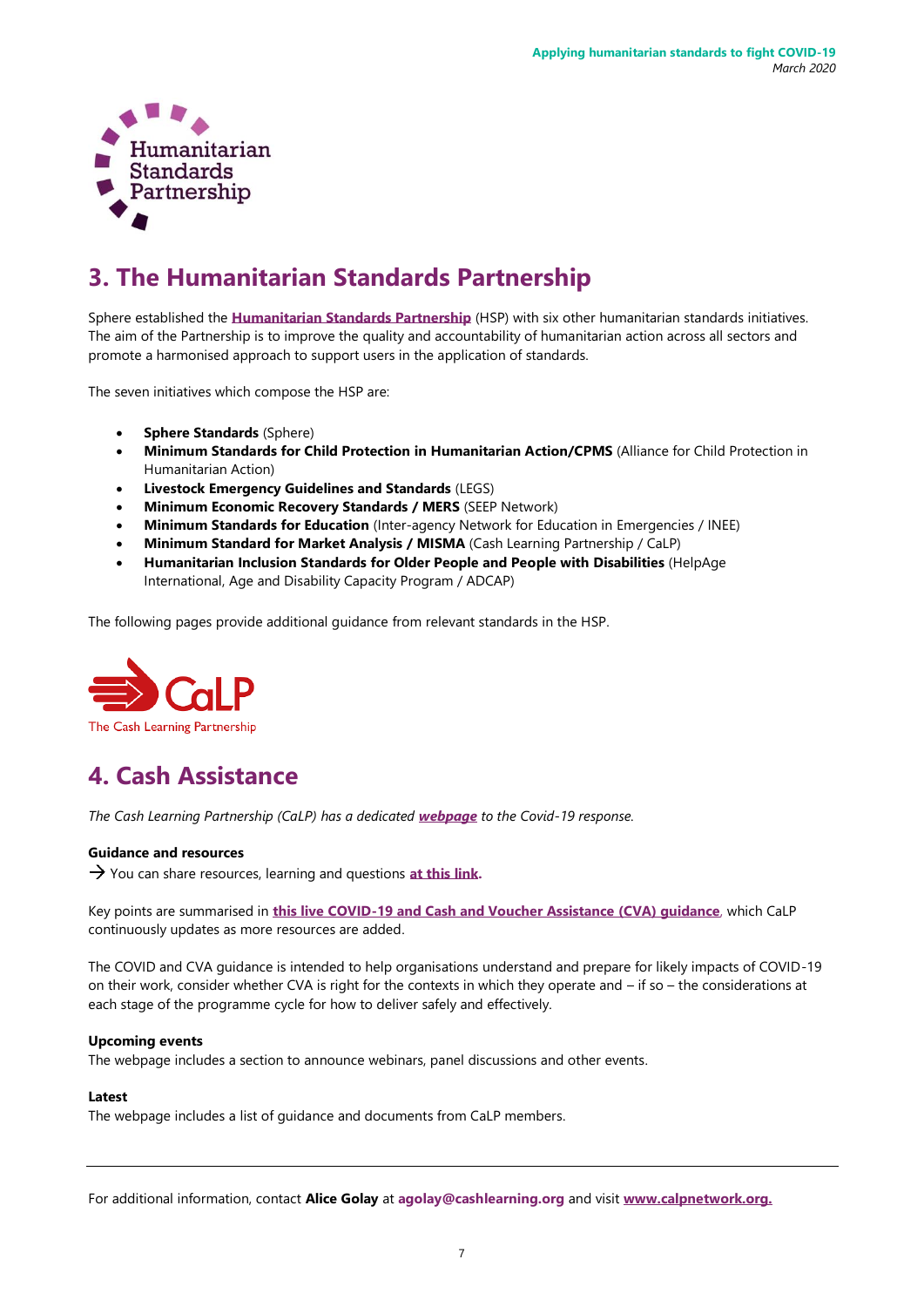

### <span id="page-7-0"></span>**5. Inclusion of older people and people with disabilities**

*HelpAge developed key messages to support this COVID-19 guidance.*

To compliment the guidance in Sphere, it is important to ensure we leave no one behind and the following guidance from the **Humanitarian Inclusion Standards [for Older People and People with Disabilities](https://spherestandards.org/resources/humanitarian-inclusion-standards-for-older-people-and-people-with-disabilities/)** address the following relevant issues:

- Older people and people with disabilities and/or chronic illnesses face further risks and consequences, as well as anxieties, adding to the ongoing challenge of surviving a humanitarian setting.
- The people most often cited as being at serious risk are largely older people, people with disabilities and/or chronic illnesses. They are often excluded in a humanitarian setting.
- Being excluded, it can be harder for older people and people with disability in the humanitarian setting to take the most effective steps to protect themselves from the coronavirus outbreak.
- COVID-19 coronavirus threatens not only older people and people with disabilities' health, but their independence.

*The following points are useful to ensure activities are inclusive and mainstreamed.*

#### **Key messaging to ensure inclusion of older people and people with disabilities in water, sanitation and hygiene (WASH) activities**

- **Water, sanitation and hygiene supplies** Ask older people and people with disabilities about their water usage and hygiene practices, and how supplies need to be adapted for them. Consider specific adaptations or alternatives to standard supplies, such as smaller water containers that would be easier to carry, portable partitions to allow privacy during personal care, and adapted hygiene items such as catheters.
- **Accessible Information** Use a range of communication channels and different formats to provide information about hygiene promotion and WASH facilities, using simple language, to make it accessible to everyone (see Key inclusion standard 2, Key action 2.1, Guidance notes on information barriers).
- **Outreach** Use outreach strategies such as home delivery or volunteers to deliver supplies to older people and people with disabilities who may face barriers to reaching distribution points, despite efforts to make them accessible.
- **Hygiene Promotion** Support all distributions with relevant, accessible and clear hygiene promotion messages, tailored to the needs, capacities and practices of older people and people with disabilities.

#### **Key messaging to ensure older people and people with disabilities are included in health activities**

- **Mapping** Map the location of health facilities, and visit them to identify barriers to access affecting older people and people with disabilities
- **People who are hard to reach** Organise consultations with the community to identify older people and people with disabilities who may be hard to reach, such as those who stay at home or in their shelter, and people who have difficulty reaching health facilities.
- **Hygiene Institutional Care** Visit institutions housing older people and people with disabilities, such as psychiatric hospitals and care homes, to assess how the health needs of residents are being addressed. If these institutions are inadequately staffed (for example, if staff have abandoned them during the emergency) arrange for professionals from other facilities and members of the local community to provide healthcare and other services to residents.
- **Monitoring access** Monitor the number of older people and people with disabilities using health services. Ask older people and people with disabilities to tell you what the essential treatments are, follow-up services, drugs, and medical equipment, including assistive products on which they rely.

For more information, contact, **Diana Hiscock**, HelpAge International's Global Disability Advisor, at **[diana.hiscock@helpage.org.](mailto:diana.hiscock@helpage.org)** Also visit **ww[w.helpage.org/adcap](https://www.helpage.org/adcap)**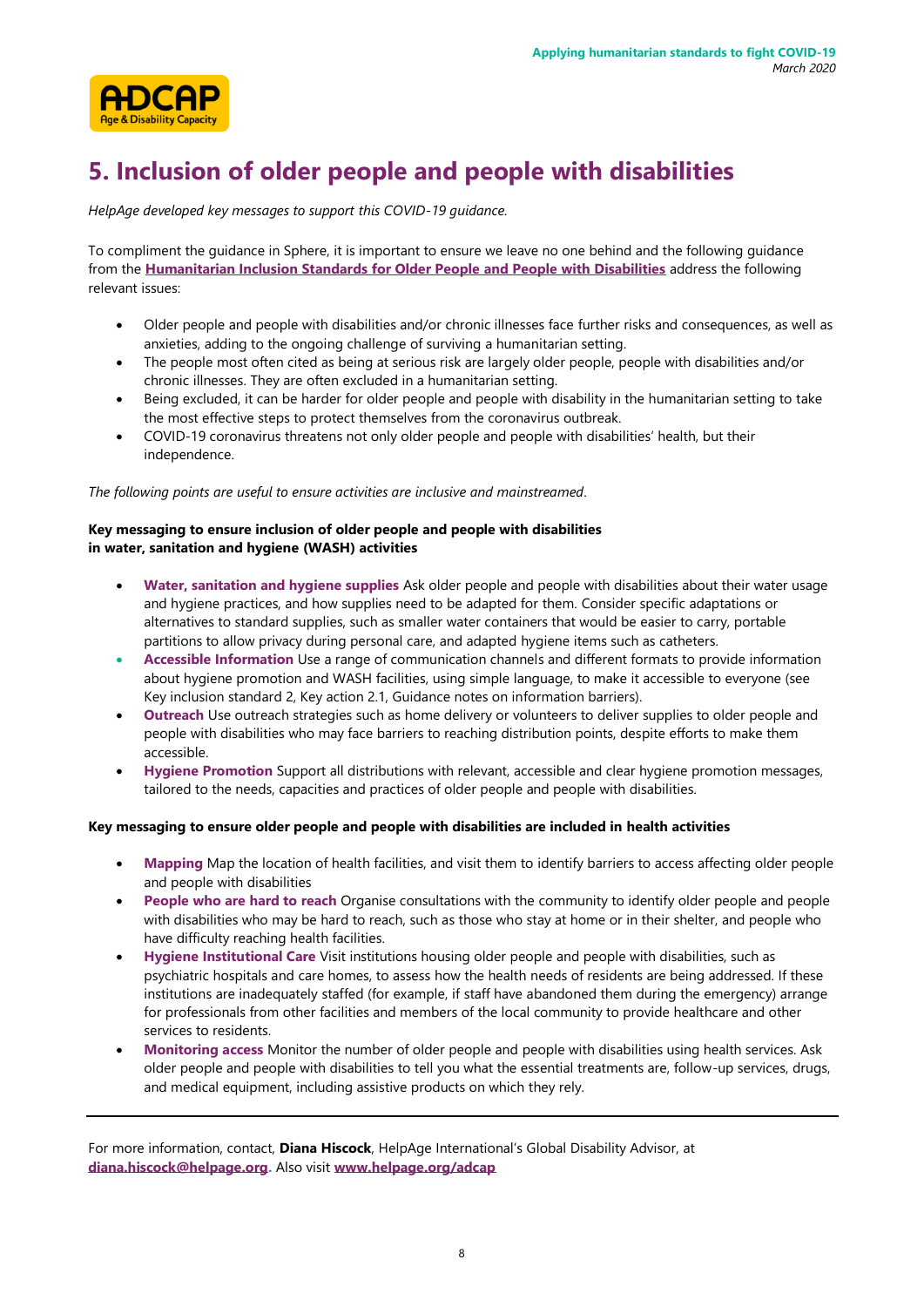

### <span id="page-8-0"></span>**6. Education in Emergencies**

The Interagency Network for Education in Emergencies (INEE) is collecting, vetting and curating a **[list of resources](https://inee.org/collections/coronavirus-covid-19)** to support the provision of education in places affected by COVID-19, with particular focus on distance learning, alternative education, e-learning, and psychosocial support.

In line with the holistic approach outlined above and the **[foundational standards](https://inee.org/standards/domain-1-foundational-standards)** that underpin all INEE guidance, suggestions for utilising relevant sections of the **[INEE Minimum Standards](https://inee.org/standards)** follow:

#### **ACCESS AND LEARNING ENVIRONMENT, INEE Minimum Standards Domain 2**

During times of crisis, access to education, which is a vital right and resource, is often extremely limited. Education plays a crucial role in helping affected people cope with their situation and establish normality in their lives. It can provide lifesaving knowledge and skills for survival, and may offer opportunities for change that will improve equity and quality of education.

#### **Domain 2, Standard 1: Equal Access**

All individuals have access to quality and relevant education opportunities. **Key Actions** 

- A range of *flexible, formal and non-formal education opportunities* is progressively provided to the affected population to fulfil their education needs (see guidance note[s 3,](https://inee.org/standards/domain-2-access-and-learning-environment#guidance-nid7556-3) [4,](https://inee.org/standards/domain-2-access-and-learning-environment#guidance-nid7556-4) [5\)](https://inee.org/standards/domain-2-access-and-learning-environment#guidance-nid7556-5).
- *Sufficient resources* are available and ensure continuity, equity and quality of education activities (see guidance not[e 8\)](https://inee.org/standards/domain-2-access-and-learning-environment#guidance-nid7556-8).
- Learners have the *opportunity to enter or re-enter the formal education system as soon as possible* after the disruption caused by the emergency.

#### **PROTECTION AND WELLBEING**

#### **Domain 2, Standard 2: Protection and Well-being**

- Learning environments are secure and safe, and promote the protection and the *psychosocial well-being of learners, teachers and other education personnel*. **Key Actions:**
- Teachers and other education personnel acquire the skills and knowledge needed to create a supportive learning environment and to promote learners' psychosocial well-being (see guidance notes [2,](https://inee.org/standards/domain-2-access-and-learning-environment#guidance-nid7557-2) [3,](https://inee.org/standards/domain-2-access-and-learning-environment#guidance-nid7557-3) [8\)](https://inee.org/standards/domain-2-access-and-learning-environment#guidance-nid7557-8)

#### **HEALTH AND NUTRITION**

#### **Domain 2, Standard 3: Facilities and Services**

- Education facilities promote the safety and well-being of learners, teachers and other education personnel and are linked to health, nutrition, psychosocial and protection services. **Key Actions:**
- *Skills-based health and hygiene education* is promoted in the learning environment (see guidance note [6\)](https://inee.org/standards/domain-2-access-and-learning-environment#guidance-nid7558-6).

School-based *health and nutrition services* are available to address hunger and other barriers to effective learning and development (see quidance note Z).

● Schools and learning spaces are linked to child protection, health, nutrition, social and psychosocial services (see guidance note [8\).](https://inee.org/standards/domain-2-access-and-learning-environment#guidance-nid7558-8)

For more guidance on **[contextualizing](https://inee.org/collections/inee-minimum-standards-contextualizations)** and applying the INEE Minimum Standards, including support for **[INEE](https://inee.org/collections/eie-harmonized-training-package)  [Minimum Standards](https://inee.org/collections/eie-harmonized-training-package) training** or any other technical or **[capacity building](https://inee.org/collections/training-and-capacity-development)** needs, please reach out to **Natalie Brackett** at **minimumstandards@inee.org** Also visit **[inee.org](http://inee.org/)**.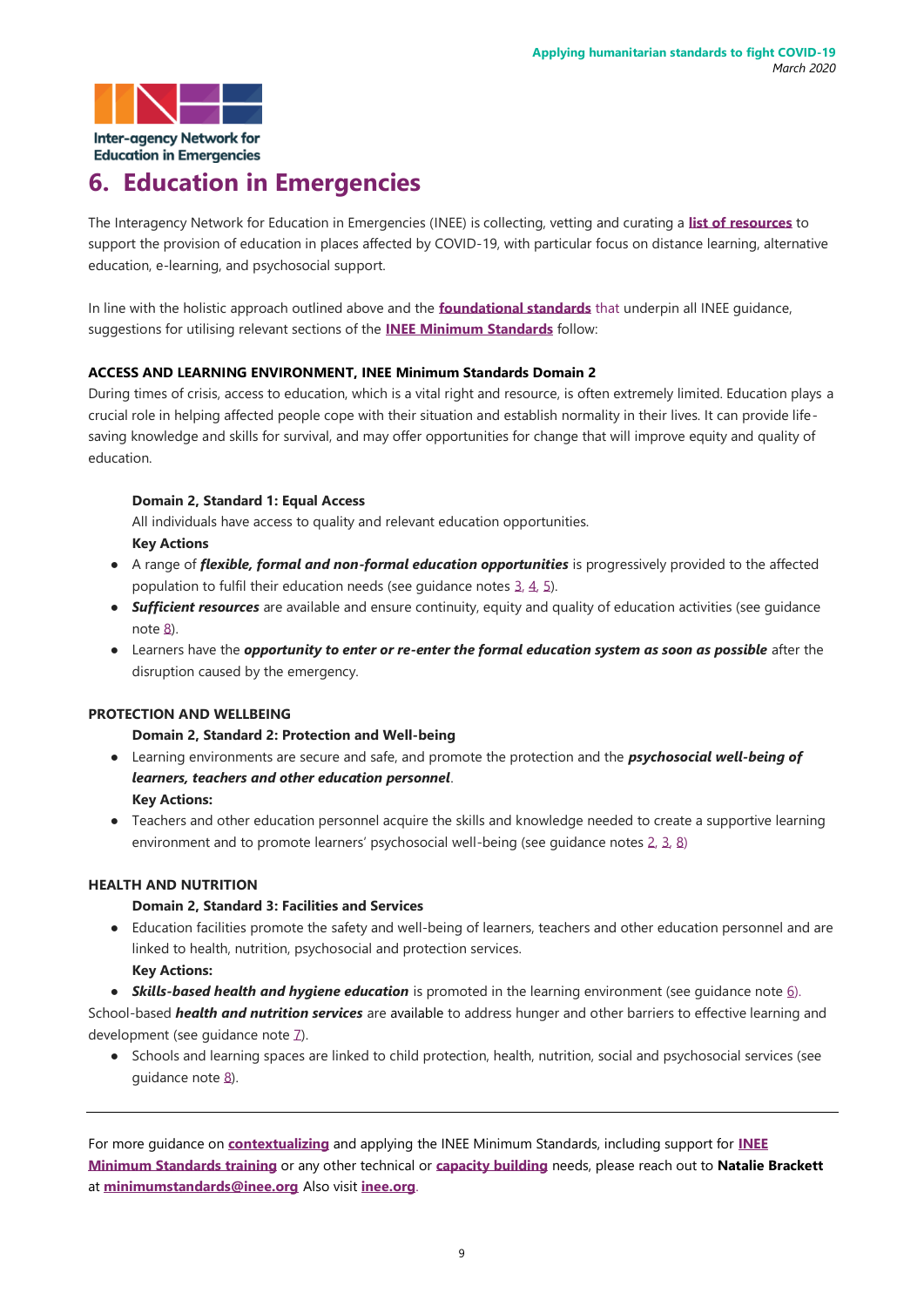

### <span id="page-9-0"></span>**7. Child Protection**

Infectious diseases like COVID-19 can disrupt the environments in which children grow and develop. In addition to the immediate impacts on their health and that of their caregivers, the social and economic disruptions caused by COVID-19 outbreaks will heighten children's risk of abuse, neglect, exploitation and violence. The **[2019 Minimum Standards for](https://handbook.spherestandards.org/en/cpms/#ch001)  [Child Protection](https://handbook.spherestandards.org/en/cpms/#ch001)** in Humanitarian Action provide critical actions to keep children safe and support children and family's well-being in COVID 19 outbreaks.

Child protection and humanitarian actors should analyze the outbreak's effects on the well-being and protection of children, their families and communities. Importantly, COVID 19 outbreaks may require both a dedicated child protection response and work across sectors to support children's protection and well-being.

#### **[Key Child Protection Risks](https://handbook.spherestandards.org/en/cpms/#ch005_001)**

Children may become separated from or lose parents and caregivers to the disease [\(Standard 13\)](https://handbook.spherestandards.org/en/cpms/#ch005_008), experience significant psychosocial distress [\(Standard 10\),](https://handbook.spherestandards.org/en/cpms/#ch005_005) and have limited access to education and protection services. Parents and caregivers will be under increased stress, which may lead to increased rates of physical and emotional maltreatment [\(Standard 8\)](https://handbook.spherestandards.org/en/cpms/#ch005_003). Some caregivers may lose livelihoods, and the most vulnerable may resort to negative coping mechanisms, like child labour [\(Standard 12\)](https://handbook.spherestandards.org/en/cpms/#ch005_007) or child marriage [\(Standard 9\)](https://handbook.spherestandards.org/en/cpms/#ch005_004). Limited supervision and increased isolation may also make reporting concerns more difficult. Children alone in health facilities may be particularly vulnerable to violence, abuse and exploitation, including SGBV.

#### **[Key Strategies for Child Protection](https://handbook.spherestandards.org/en/cpms/#ch006) Response**

Consider actions at the child, family, community and society level to prevent and respond to COVID 19-related child protection risks. Priority key actions will include:

- Develop adaptive strategies for identifying, responding to and referring child protection cases, including community reporting, help lines, and other phone or online mechanisms (see also [Standard 18\)](https://handbook.spherestandards.org/en/cpms/#ch006_006)
- Identify and implement alternate strategies for providing psychosocial support to children, including mobile and distance approaches, at-home kits (see [Standard 15](https://handbook.spherestandards.org/en/cpms/#ch006_003) Group Activities for Child well-being)
- Establish or strengthen safe, family-based alternative care arrangements, and ensure children who are temporarily separated from their caregivers have regular opportunities to communicate with them (se[e Standard 19](https://handbook.spherestandards.org/en/cpms/#ch006_007) Alternative Care).

#### **[Priority Actions Across Sectors](https://handbook.spherestandards.org/en/cpms/#ch007)**

A multi-sectoral, child-protection sensitive response prevents additional harms and risks to children and caregivers, ensures their needs are addressed holistically, and leads to better outcomes for children. At a minimum, Health [\(Standard](https://handbook.spherestandards.org/en/cpms/#ch007_005)  [24\)](https://handbook.spherestandards.org/en/cpms/#ch007_005), WASH [\(Standard 26\)](https://handbook.spherestandards.org/en/cpms/#ch007_007), Education [\(Standard 23\)](https://handbook.spherestandards.org/en/cpms/#ch007_004), and Nutrition [\(Standard 25\)](https://handbook.spherestandards.org/en/cpms/#ch007_006) actors should incorporate child protection risks and concerns into their response in line with the relevant standards in the CPMS. For the health sector, critical key actions include:

- Establish clear, child-friendly intake and discharge procedures to reduce risks of family separation
- Collaborate with CP actors ensure to psychosocial support for children under-going treatment
- Establish or strengthen child safeguarding systems in health facilities, including child-friendly reporting mechanisms.

For more detailed guidance, on child protection and COVID 19, please refer to the **[Technical Note: Protection of](https://alliancecpha.org/en/COVD19)  [Children during Coronavirus Pandemic](https://alliancecpha.org/en/COVD19)**. For more on the 2019 CPMS, please consult the **[Alliance website](https://alliancecpha.org/en/CPMS_home)** or email at **[cpms.wg@alliancecpha.org.](mailto:cpms.wg@alliancecpha.org)**